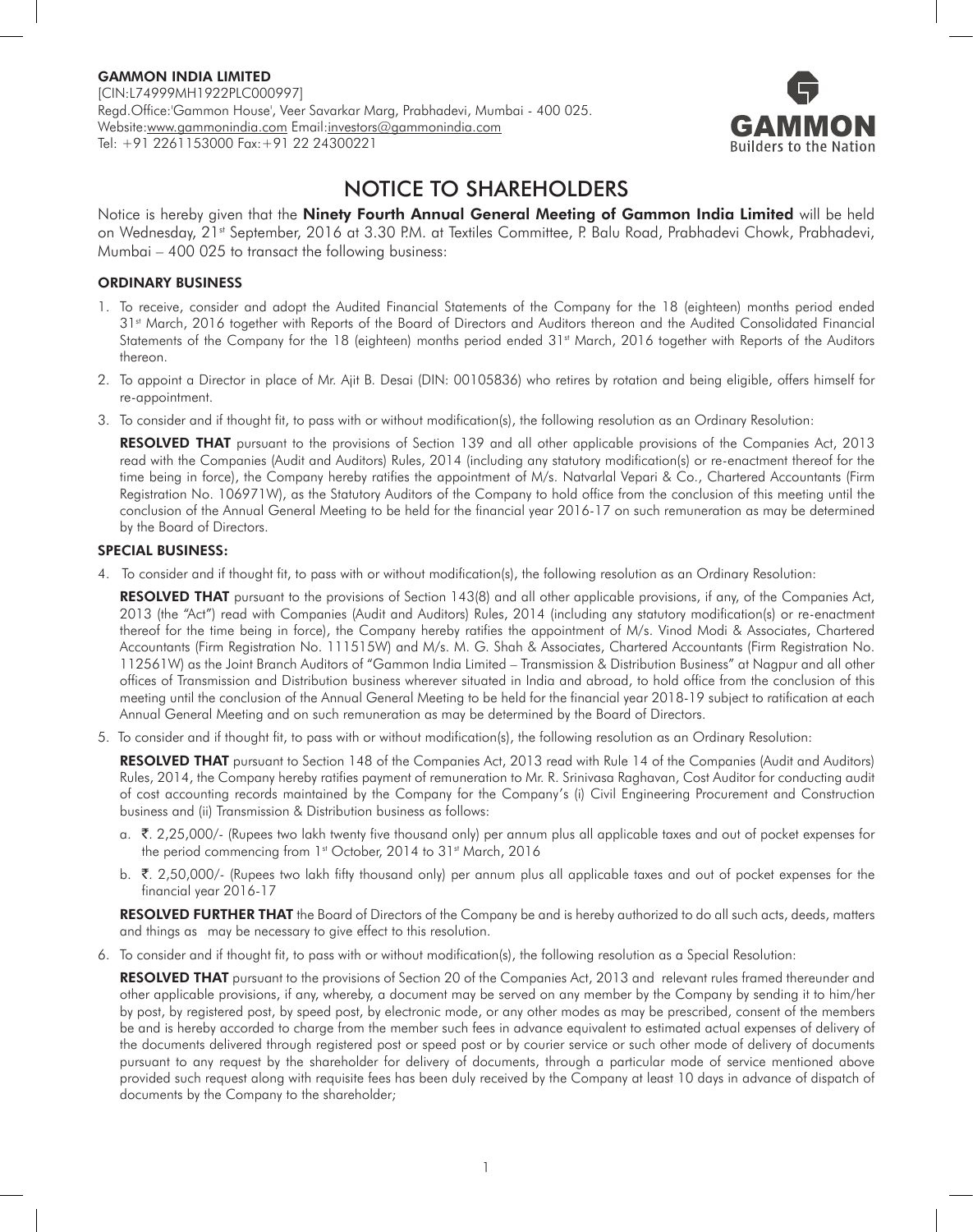

RESOLVED FURTHER THAT for the purpose of giving effect to this resolution the Board of Directors or Key Managerial Personnel of the Company be and are hereby severally authorized to do all such acts, deeds, matters and things as may be necessary, proper or desirable to give effect to the resolution.

#### By Order of the Board of Directors For GAMMON INDIA LIMITED

GITA G. BADE Company Secretary

#### Registered Office:

"Gammon House", Veer Savarkar Marg, Prabhadevi, Mumbai - 400 025.

Dated: 21<sup>st</sup> July, 2016

#### NOTES:

- 1. A MEMBER ENTITLED TO ATTEND AND VOTE AT THE MEETING IS ENTITLED TO APPOINT A PROXY TO ATTEND INSTEAD OF HIMSELF/HERSELF AND THAT THE PROXY NEED NOT BE A MEMBER. A person can act as a proxy on behalf of members not exceeding fifty (50) and holding in aggregate not more than ten (10) percent of the total paid-up share capital of the Company. A member holding more than ten (10) percent of total share capital of the Company carrying voting rights may appoint a single person as proxy and such person shall not act as a proxy for any other member.
- 2. Proxies to be effective should be deposited at the Registered Office of the Company not less than forty eight (48) hours before the commencement of the meeting.
- 3. The relative Explanatory Statement pursuant to Section 102 of the Companies Act, 2013 in respect of special businesses under Item No. 4 to 6 is annexed hereto.
- 4. The Register of Members and the Share Transfer Books of the Company will remain closed from 14th September, 2016 to 21st September, 2016 (both days inclusive).
- 5. Members who hold shares in the dematerialized form are requested to write their DP ID and Client ID and those holding shares in physical form are requested to write their folio number in the attendance slip and hand it over at the entrance of the meeting hall.
- 6. Voting through electronic means:
	- (a) Pursuant to the provisions of Section 108 of the Companies Act, 2013 read with Rule 20 of the Companies (Management and Administration) Rules, 2014, and Regulation 44 of the SEBI (Listing Obligations and Disclosure Requirements) Regulations, 2015, the Company is pleased to provide members the facility to exercise their right to vote at the Annual General Meeting (AGM) by electronic means and the business may be transacted through e-Voting Services provided by Central Depository Services Limited (CDSL).
	- (b) A member may exercise his vote at any general meeting by electronic means and Company may pass any resolution by electronic voting system in accordance with the Rule 20 of the Companies (Management and Administration) Rules, 2014.
	- (c) During the e-voting period, members of the Company, holding shares either in physical form or dematerialized form, as on the cut-off date i.e. 13<sup>th</sup> September, 2016 may cast their vote electronically.
	- (d) The e-voting period commences at 9.00 a.m. on Sunday, 18<sup>th</sup> September, 2016 and ends at 5.00 p.m. on Tuesday, 20<sup>th</sup> September, 2016. The e-voting module shall be disabled by CDSL for voting thereafter.
	- (e) Once the vote on a resolution is cast by the shareholder, the shareholder shall not be allowed to change it subsequently.
	- (f) Voting rights shall be reckoned on the paid-up value of shares registered in the name of the members as on the date of dispatch of notice.
	- (g) The Board of Directors at their meeting have appointed Mr. Vidyadhar V. Chakradeo, Practicing Company Secretary (FCS No. 3382) as the scrutinizer to scrutinize the remote e-voting process as well as voting through poll paper at the meeting in a fair and transparent manner.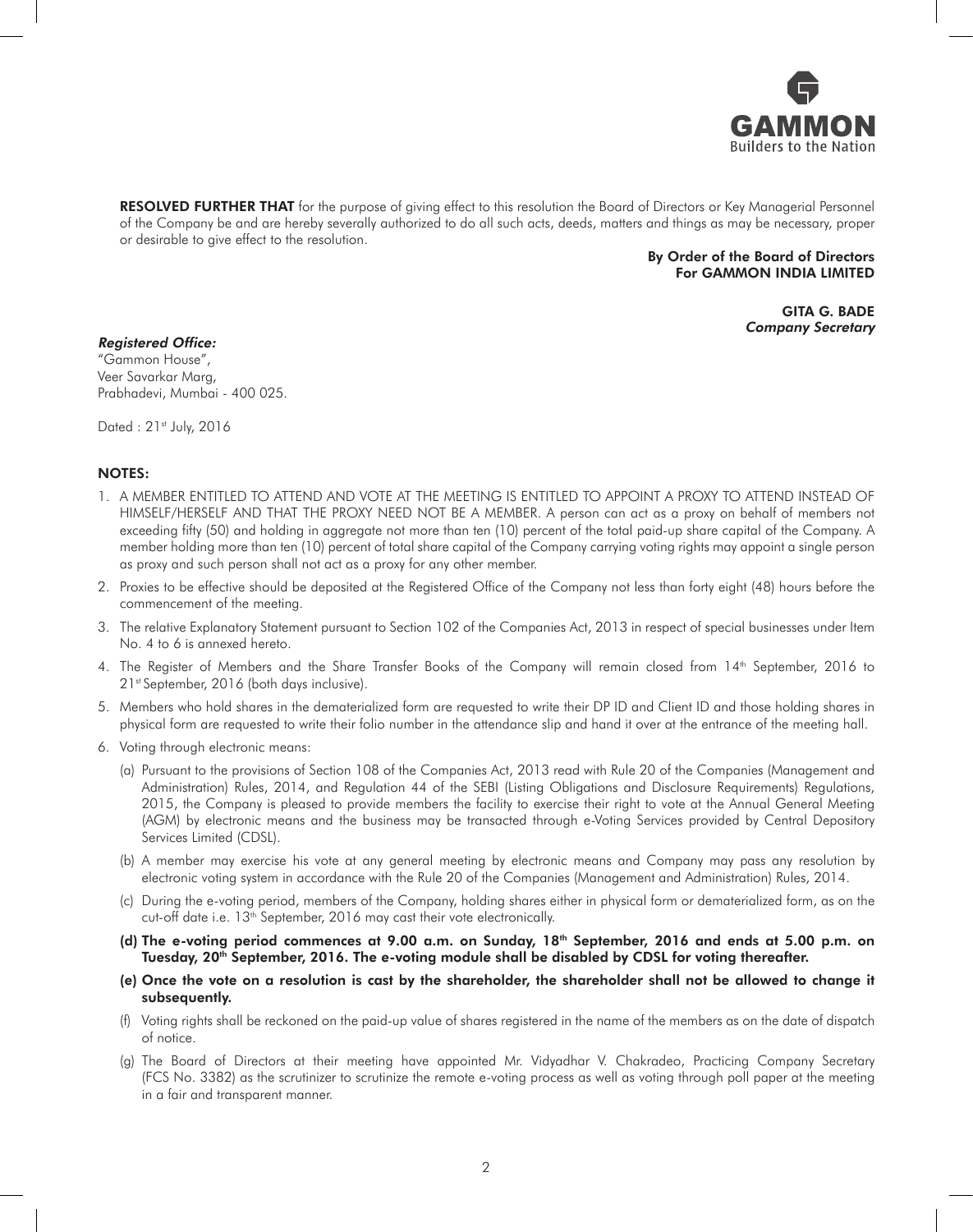

#### (h) Instructions for e-voting:

- (1) In case of Members receiving Notice of the Annual General Meeting by email and who wish to vote using the e-voting facility :
	- (i) The shareholders should log on to the e-voting website www.evotingindia.com.
	- (ii) Click on Shareholders.
	- (iii) Now Enter your User ID
		- a. For CDSL: 16 digits beneficiary ID,
		- b. For NSDL: 8 Character DP ID followed by 8 Digits Client ID,
		- c. Members holding shares in Physical Form should enter Folio Number registered with the Company.
	- (iv) Next enter the Image Verification as displayed and Click on Login.
	- (v) If you are holding shares in demat form and had logged on to www.evotingindia.com and voted on an earlier voting of any company, then your existing password is to be used.
	- (vi) If you are a first time user follow the steps given below:

|                        | For Members holding shares in Demat Form and Physical Form                                                                                                                                                      |  |
|------------------------|-----------------------------------------------------------------------------------------------------------------------------------------------------------------------------------------------------------------|--|
| PAN                    | Enter your 10 digit alpha-numeric PAN issued by Income Tax Department (Applicable for both  <br>demat shareholders as well as physical shareholders)                                                            |  |
|                        | • Members who have not updated their PAN with the Company/Depository Participant are<br>requested to use the sequence number which is printed on Postal Ballot / Attendance Slip<br>indicated in the PAN field. |  |
| Dividend Bank Details  | Enter the Dividend Bank Details or Date of Birth (in dd/mm/yyyy format) as recorded in your<br>demat account or in the company records in order to login.                                                       |  |
| OR Date of Birth (DOB) |                                                                                                                                                                                                                 |  |
|                        | • If both the details are not recorded with the depository or company please enter the member<br>id / folio number in the Dividend Bank details field as mentioned in instruction (iv).                         |  |

- (vii) After entering these details appropriately, click on "SUBMIT" tab.
- (viii) Members holding shares in physical form will then directly reach the Company selection screen. However, members holding shares in demat form will now reach 'Password Creation' menu wherein they are required to mandatorily enter their login password in the new password field. Kindly note that this password is to be also used by the demat holders for voting for resolutions of any other company on which they are eligible to vote, provided that company opts for e-voting through CDSL platform. It is strongly recommended not to share your password with any other person and take utmost care to keep your password confidential.
- (ix) For Members holding shares in physical form, the details can be used only for e-voting on the resolutions contained in this Notice.
- (x) Click on the EVSN for the relevant <Company Name> on which you choose to vote.
- (xi) On the voting page, you will see "RESOLUTION DESCRIPTION" and against the same the option "YES/NO" for voting. Select the option YES or NO as desired. The option YES implies that you assent to the Resolution and option NO implies that you dissent to the Resolution.
- (xii) Click on the "RESOLUTIONS FILE LINK" if you wish to view the entire Resolution details.
- (xiii) After selecting the resolution you have decided to vote on, click on "SUBMIT". A confirmation box will be displayed. If you wish to confirm your vote, click on "OK", else to change your vote, click on "CANCEL" and accordingly modify your vote.
- (xiv) Once you "CONFIRM" your vote on the resolution, you will not be allowed to modify your vote.
- (xv) You can also take a print of the votes cast by clicking on "Click here to print" option on the Voting page.
- (xvi) If a demat account holder has forgotten the login password then Enter the User ID and the image verification code and click on Forgot Password & enter the details as prompted by the system.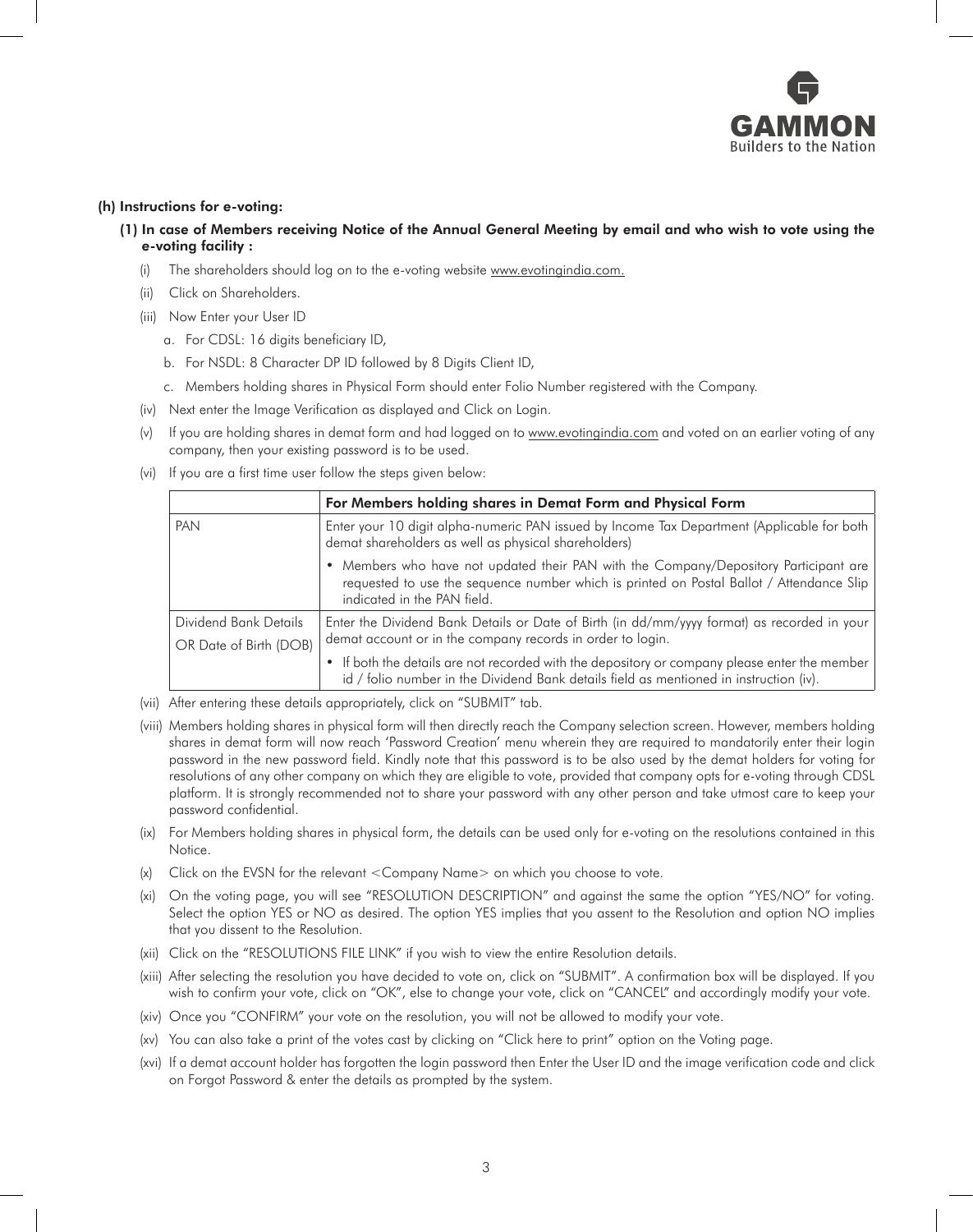

(xvii) Shareholders can also cast their vote using CDSL's mobile app m-Voting available for android based mobiles. The m-Voting app can be downloaded from Google Play Store. Apple and Windows phone users can download the app from the App Store and the Windows Phone Store respectively. Please follow the instructions as prompted by the mobile app while voting on your mobile.

#### (xviii)Note for Non – Individual Shareholders and Custodians

- Non-Individual shareholders (i.e. other than Individuals, HUF, NRI etc.) and Custodian are required to log on to www.evotingindia.com and register themselves as Corporates.
- A scanned copy of the Registration Form bearing the stamp and sign of the entity should be emailed to helpdesk.evoting@cdslindia.com.
- After receiving the login details a Compliance User should be created using the admin login and password. The Compliance User would be able to link the account(s) for which they wish to vote on.
- The list of accounts linked in the login should be mailed to helpdesk.evoting@cdslindia.com and on approval of the accounts they would be able to cast their vote.
- • A scanned copy of the Board Resolution and Power of Attorney (POA) which they have issued in favour of the Custodian, if any, should be uploaded in PDF format in the system for the scrutinizer to verify the same.
- (xix) In case you have any queries or issues regarding e-voting, you may refer the Frequently Asked Questions ("FAQs") and e-voting manual available at www.evotingindia.com, under help section or write an email to helpdesk.evoting@cdslindia.com.

In case you have any queries or issues regarding e-voting, please contact helpdesk.evoting@cdslindia.com.

#### (2) In case of Members receiving Notice of the Annual General Meeting by post and who wish to vote using the e-voting facility:

Please follow all steps from Sr. No. (ii) to Sr. No. (xix) above, to cast your vote.

- 7. Members are requested to carefully read the instructions and in case of any queries, you may refer to the e-voting for Members and User Manual for Shareholders to cast their votes available in the Help section of www.evotingindia.com.
- 8. Since the Company is required to provide facility to the members to exercise their right to vote by electronic means, shareholders of the Company, holding shares either in physical form or in dematerialized form and not casting their vote electronically, may cast their vote at the Annual General Meeting.
- 9. Facility of voting through Poll paper shall be made available at the AGM. Members attending the AGM, who have not already cast their vote by remote e-voting shall be able to exercise their right at the AGM.
- 10. Any person who acquires shares of the Company and becomes a Member of the Company after the dispatch of the AGM Notice and holds shares as on the cut-off date, i.e. 13<sup>th</sup> September, 2016, may obtain the login Id and password by sending a request at evotingindia@cdsl.co.in. However, if you are already registered with CDSL for remote e-voting, then you can use your existing user ID and password for casting your vote. If you have forgotten your password, you may reset your password by using "forgot User Details/ Password" option available on www.evotingindia.com.
- 11. The Scrutinizer shall within a period of 24 hours from the conclusion of the e-voting period unlock the votes in the presence of at least two (2) witnesses not in the employment of the Company and make a Scrutinizer's Report of the votes cast in favour or against, if any, forthwith to the Chairman of the Company.
- 12. The Results shall be declared within 24 hours of the conclusion of the Annual General Meeting of the Company. The Results declared along with the Scrutinizer's Report shall be placed on the Company's website www.gammonindia.com and on the website of CDSL within 24 hours and communicated to The National Stock Exchange of India Limited & BSE Limited.
- 13. Subject to the receipt of requisite number of votes, the Resolutions forming part of the AGM notice shall be deemed to be passed on the date of the AGM i.e. Wednesday, 21st September, 2016.
- 14. Corporate members intending to send their authorized representatives to attend the Meeting are requested to send to the Company, a certified copy of the Board Resolution authorizing the representative to attend and vote on their behalf at the Meeting.
- 15. Pursuant to Section 205A of the Companies Act, 1956, the dividend not encashed or claimed within seven (7) years from the date of its transfer to the unpaid dividend account shall be transferred to the Investor Education and Protection Fund (IEPF) established by the Central Government. Accordingly, the Company has transferred Final Dividend for the financial year 2007-08 amounting to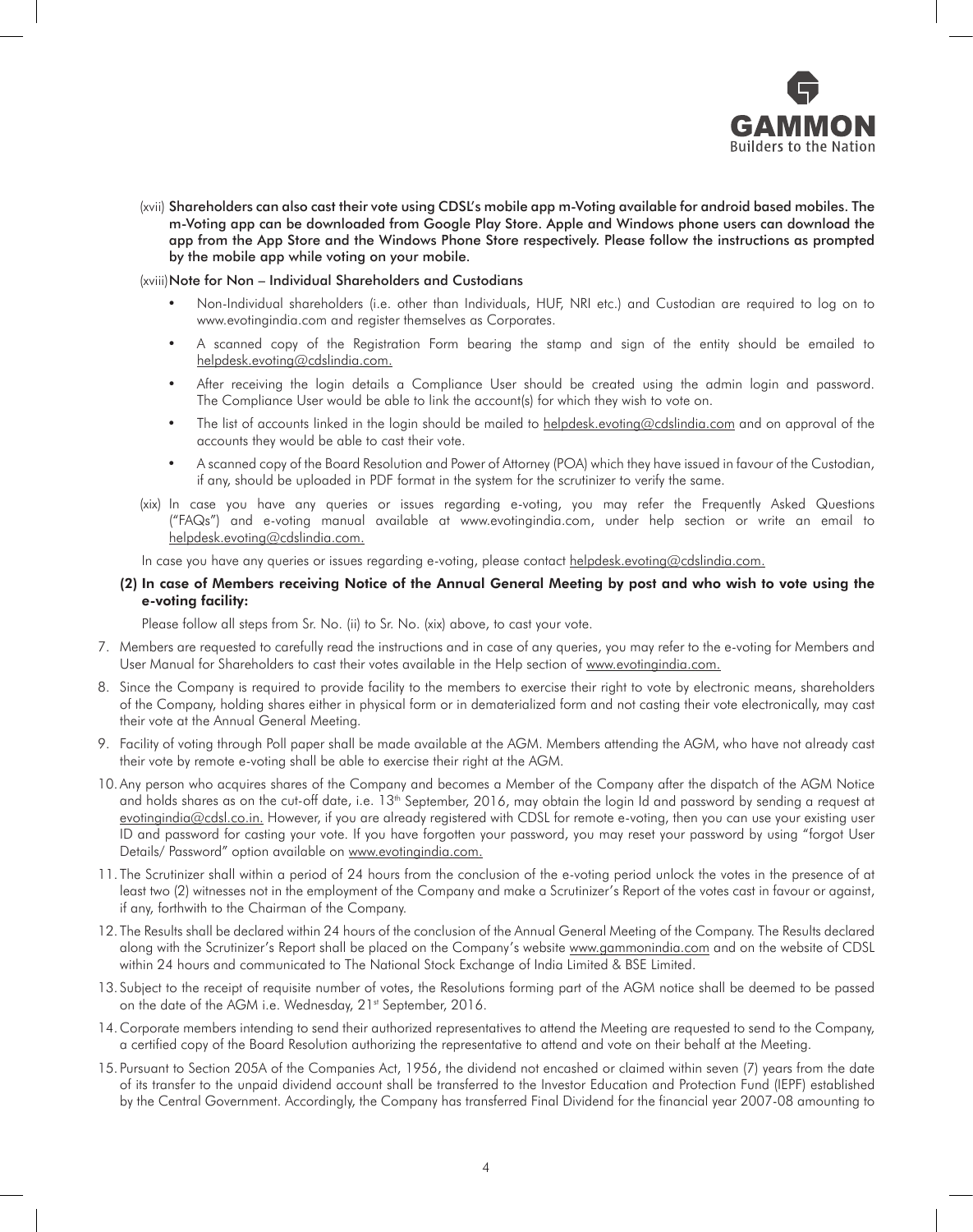

` 228,685/- to Investor Education and Protection Fund (IEPF) on 21st November, 2015 which was due and payable and remained unclaimed and unpaid for a period of seven years.

| <b>Financial Year</b> | Type of Dividend      | Tentative date of transfer to<br><b>IEPF</b> |
|-----------------------|-----------------------|----------------------------------------------|
| 2008-2009             | <b>Final Dividend</b> | 17 <sup>th</sup> December, 2016              |
| 2010-2011             | Interim Dividend      | 21st October, 2017                           |
| 2009-2010             | <b>Final Dividend</b> | 30 <sup>th</sup> November, 2017              |
| 2010-2011             | <b>Final Dividend</b> | 29th October, 2018                           |
| 2011-2012             | <b>Final Dividend</b> | 28 <sup>th</sup> November, 2019              |

The Company will be transferring dividend to IEPF as per the following schedule:

16. Members/ Proxies should bring the enclosed attendance slip duly filled in, for attending the Annual General Meeting, along with their copy of the Annual Report.

- 17. Members can avail nomination facility as per the provisions of Section 72 of the Companies Act, 2013 for registering their nomination which has to be submitted in Form SH-13. In case of cancellation of earlier nomination and registering fresh nomination, the information has to be submitted in Form SH-14. Members holding shares in physical mode are requested to submit their nomination forms to the Registrar and Share Transfer Agents and members holding shares in demat mode may obtain the nomination forms from their depository participant.
- 18. To prevent fraudulent transactions, members are advised to exercise due diligence and notify the Company of any change in address or demise of any member as soon as possible. Members are also advised not to leave their demat account(s) dormant for long. Periodic statement of holdings should be obtained from the concerned Depository Participant and holdings should be verified.
- 19. Electronic copy of the Notice along with the Annual Report is being sent to all the members whose email ids are registered with the Company/Depository Participants(s) for communication purposes unless any member has requested for a hard copy of the same. For members who have not registered their email address, physical copies of the Annual Report are being sent in the permitted mode.
- 20. Members who have not registered their e-mail addresses, so far, are requested to register their email addresses, in respect of their electronic holdings with the Depository through their concerned Depository Participants. Members who hold shares in physical form are requested to register their e-mail addresses with the Company's Registrar & Transfer Agents, M/s. Link Intime India Private Limited by sending an email to gammonindiagogreen@linkintime.co.in along with details like Name, Folio No. etc.
- 21. Members are requested to send their queries, if any, at least 10 (ten) days before the Annual General Meeting, so as to enable the Board to keep the information ready.
- 22. The shareholders are requested to address their correspondence to the Registrar & Share Transfer Agent viz. M/s. Link Intime India Private Limited, C-13, Pannalal Silk Mills Compound, L. B. S. Marg, Bhandup (W), Mumbai - 400 078.
- 23. Members may also note that the Notice of the 94<sup>th</sup> Annual General Meeting and the Annual Report for the eighteen (18) months period ended 31<sup>st</sup> March, 2016 will be available on the Company's website viz. www.gammonindia.com. Physical copies of the aforesaid documents will be available at the registered office for inspection during normal business hours on working days.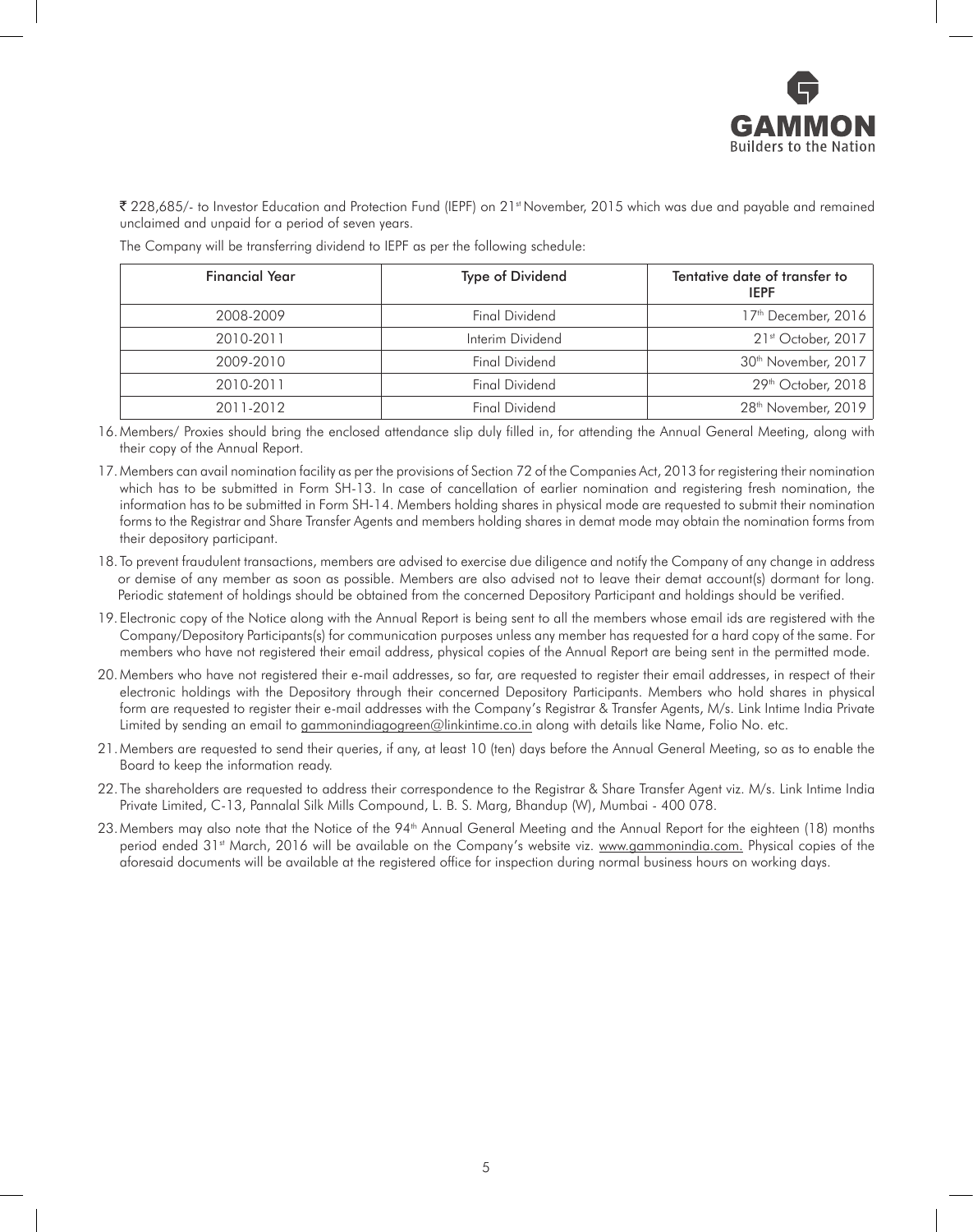

#### ANNEXURE TO NOTICE

As required by Section 102 of the Companies Act, 2013 the following Explanatory Statement sets out the material facts relating to the businesses under Item Nos. 4 to 6 of the accompanying Notice dated 21<sup>st</sup> July, 2016.

#### Item No. 4:

Members had, at the 92<sup>nd</sup> Annual General Meeting held on 30<sup>th</sup> June, 2014, approved the appointment of M/s. Vinod Modi & Associates, Chartered Accountants (Firm Registration No. 111515W) and M/s. M. G. Shah & Associates, Chartered Accountants (Firm Registration No. 112561W) as the Joint Branch Auditors of 'Gammon India Limited – Transmission & Distribution Business Nagpur' and all other branch offices of the Transmission and Distribution business (''T&D") wherever situated until the conclusion of the Annual General Meeting to be held for the financial year 2018-19, on such remuneration to be determined by the Board of Directors.

Rule 3(7) of the Companies (Audit and Auditors) Rules, 2014 states that appointment of the auditor shall be subject to ratification by the members at every Annual General Meeting till the expiry of the term of the Auditor. In view of the above, the appointment of M/s. Vinod Modi & Associates, Chartered Accountants and M/s. M. G. Shah & Associates, Chartered Accountants as the Joint Branch Auditors of T&D business and all other branch offices of T&D Business wherever situated in India or outside India, from the conclusion of this meeting until the conclusion of the Annual General Meeting to be held for the financial year 2018-19 is being placed for members ratification.

The Board recommends the passing of the Ordinary Resolution at Item No.4 of the accompanying Notice for members approval.

None of the Directors and Key Managerial Personnel of the Company and their respective relatives are concerned or interested in the passing of the above resolution.

#### Item No.5:

Members are hereby informed that in the Audit Committee meetings held on 4<sup>th</sup> December 2014, 13<sup>th</sup> February, 2015 and 20<sup>th</sup> July 2016 has appointed Mr. R. Srinivasa Raghavan as the Cost Auditor of the Company for the financial years commencing from 1st October, 2014 to 31<sup>st</sup> March, 2016 and financial year 2016-17 to conduct audit of cost accounting records maintained by the Company in respect of the Company's (a) Civil Engineering, Procurement and Construction business and (b) T&D business at Butibori and Baroda on the following remuneration:

- a. ₹. 2,25,000/- (Rupees two lakh twenty five thousand only) per annum plus all applicable taxes and out of pocket expenses for the period commencing from 1<sup>st</sup> October, 2014 to 31<sup>st</sup> March, 2016;
- b. ₹. 2,50,000/- (Rupees two lakh fifty thousand only) per annum plus all applicable taxes and out of pocket expenses for the financial year 2016-17;

Pursuant to Rule 14 of the Companies (Audit and Auditors) Rules, 2014, the remuneration proposed to be paid to the Cost Auditor is required to be ratified by the shareholders.

The Board recommends the passing of the Ordinary Resolution at Item No. 5 of the accompanying Notice for Members approval.

None of the Directors and the Key Managerial Personnel of the Company and their respective relatives are concerned or interested in the passing of the above resolution.

#### Item No. 6

As per the provisions of Section 20 of the Companies Act, 2013, a document may be served on any member by sending it to him by registered post, by speed post, by electronic mode, or any other modes as may be prescribed. Further a member may request the delivery of document through any other mode by paying such fees as maybe determined by the members in the Annual General Meeting.

Accordingly, the Board recommends the passing of the Special Resolution at Item No. 6 of the accompanying Notice for members approval.

None of the Directors and the Key Managerial Personnel of the Company and their respective relatives are concerned or interested in the passing of the above resolution.

#### By Order of the Board of Directors For GAMMON INDIA LIMITED

GITA G. BADE Company Secretary

#### Registered Office:

"Gammon House", Veer Savarkar Marg, Prabhadevi, Mumbai - 400 025. Place : Mumbai Dated : 21st July, 2016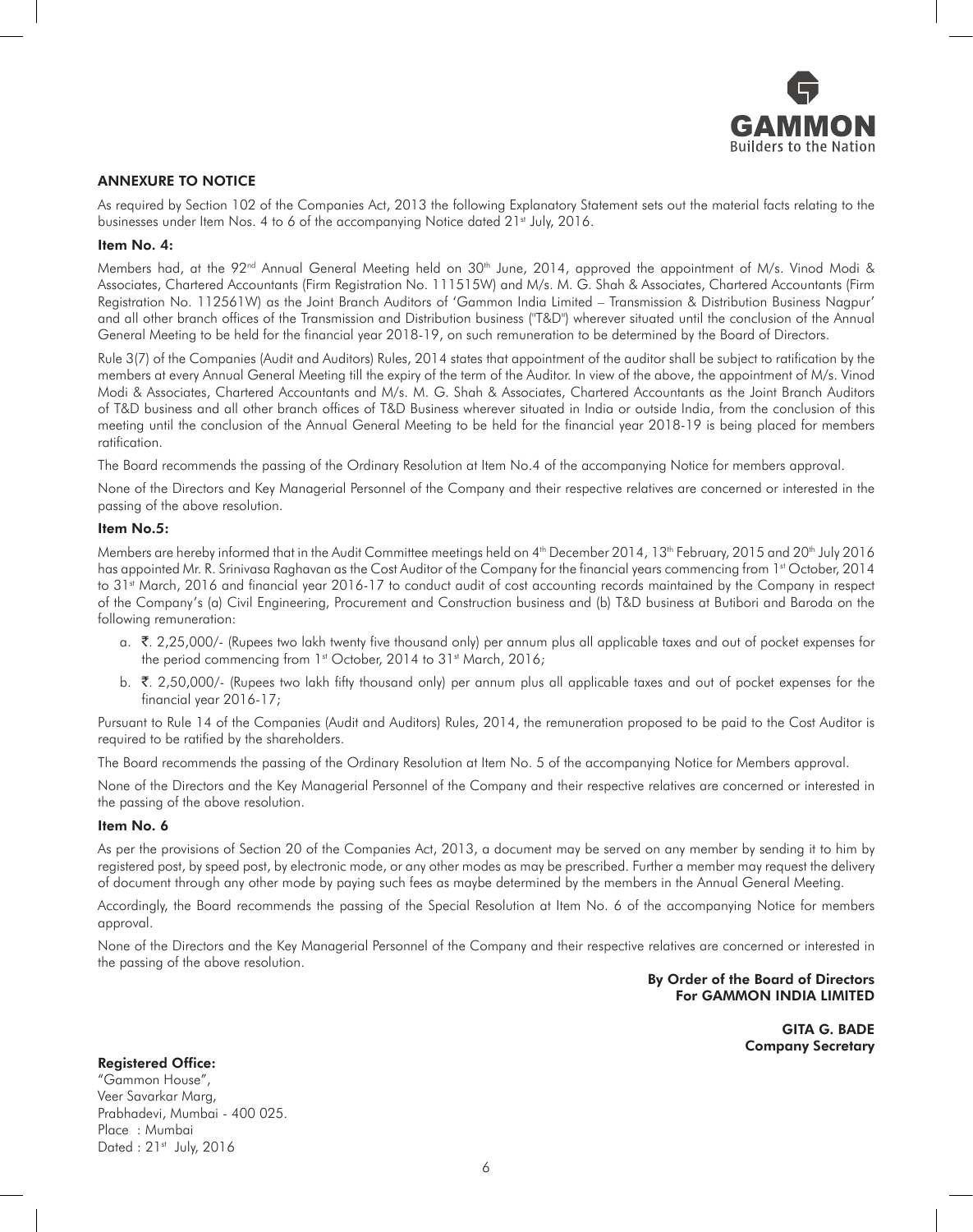

## Details of the Director seeking re-apointment in the forthcomming Annual General Meeting pursuant to Regulation 36(3) of the SEBI (Listing Obligations and Disclosure Requirements) Regulations, 2015:

| <b>Name of the Director</b>                                                                                                                                      | Mr. Ajit B. Desai                                                                                                                                                                                                                                                                                                                                                                                                                                                                                                                                                                                                                                 |  |
|------------------------------------------------------------------------------------------------------------------------------------------------------------------|---------------------------------------------------------------------------------------------------------------------------------------------------------------------------------------------------------------------------------------------------------------------------------------------------------------------------------------------------------------------------------------------------------------------------------------------------------------------------------------------------------------------------------------------------------------------------------------------------------------------------------------------------|--|
| Age (years)                                                                                                                                                      | 59                                                                                                                                                                                                                                                                                                                                                                                                                                                                                                                                                                                                                                                |  |
| Qualification                                                                                                                                                    | B.E. (Civil), Management Programme from IIM-Ahmedabad.                                                                                                                                                                                                                                                                                                                                                                                                                                                                                                                                                                                            |  |
| Brief Resume / Nature of Expertise in functional areas                                                                                                           | Mr Ajit B. Desai has vast experience in construction management.<br>He joined the Company as a Junior Engineer in 1979 and since then<br>has been working in the Company for over 35 years. He has rich<br>experience in executing several major projects.<br>Mr. Desai has managed projects in various sectors such as Roads,<br>Ports, Power, Urban Infrastructure and Industrial & Residential<br>Construction. which included Vizag Seaport, Kalpakkam Nuclear<br>Project, Parbati Hydroelectric Power Plant and many private sector<br>power plants. The value of projects handled by Mr. Desai varied from<br>₹ 100 crores to ₹ 900 crores. |  |
| Relationships between directors inter-se                                                                                                                         | None                                                                                                                                                                                                                                                                                                                                                                                                                                                                                                                                                                                                                                              |  |
| Directorships held in other Companies (excluding foreign<br>companies, private companies and companies registered<br>under Section 8 of the Companies Act, 2013) | 1. Gactel Turnkey Projects Limited<br>2. Gammon Realty Limited<br>3. Patna Water Supply Distribution Network Pvt. Ltd.                                                                                                                                                                                                                                                                                                                                                                                                                                                                                                                            |  |
| Memberships/ Chairmanships of committees of other<br>public companies.                                                                                           | <b>NIL</b>                                                                                                                                                                                                                                                                                                                                                                                                                                                                                                                                                                                                                                        |  |
| Shareholding (No. of shares)                                                                                                                                     | 4,500                                                                                                                                                                                                                                                                                                                                                                                                                                                                                                                                                                                                                                             |  |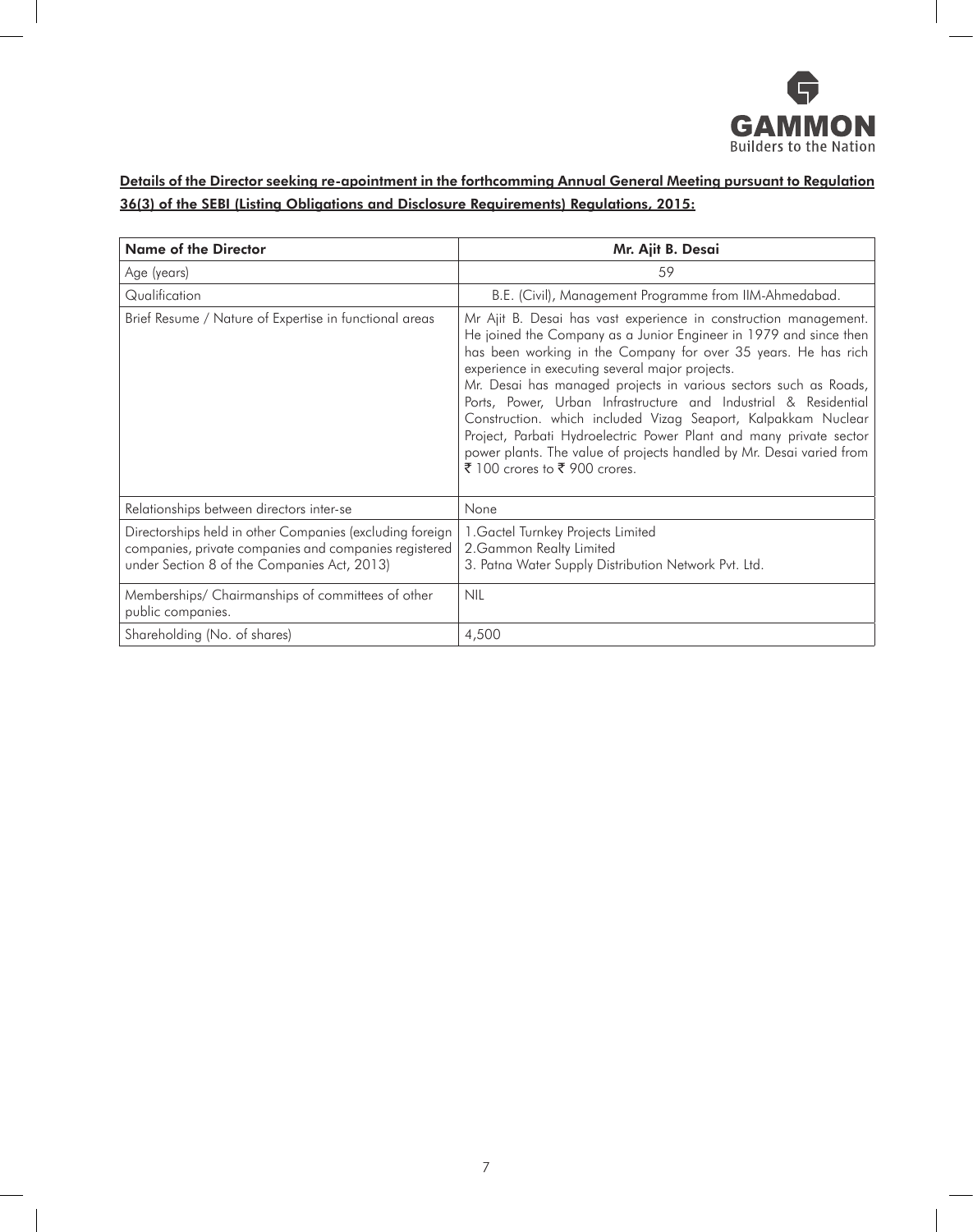

## ROUTE MAP FOR VENUE OF 94<sup>TH</sup> ANNUAL GENERAL MEETING OF THE COMPANY

Textiles Committee, P. Balu Road, Prabhadevi Chowk, Prabhadevi, Mumbai - 400 025

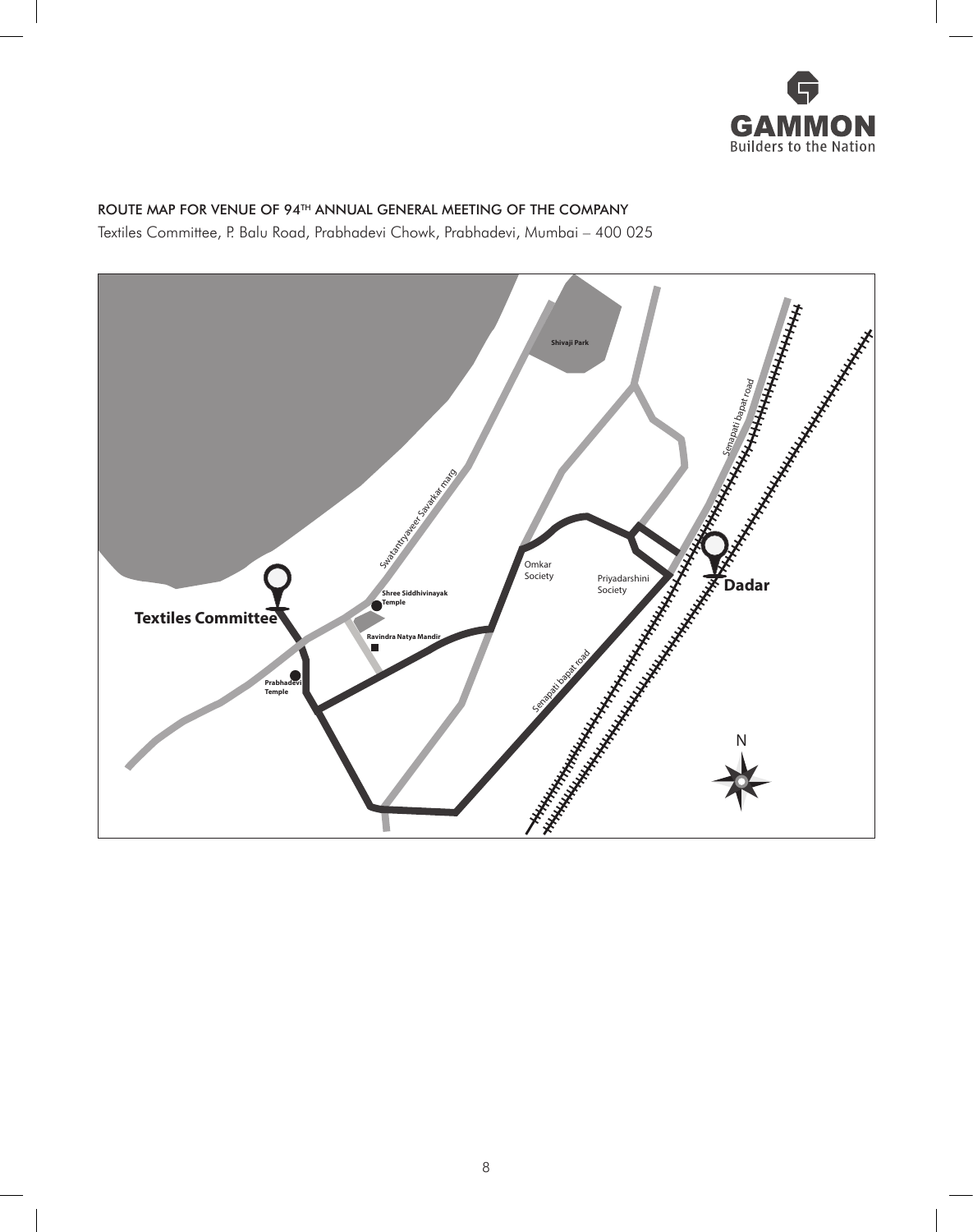

# Form No. MGT-11 PROXY FORM

*[Pursuant to Section 105(6) of the Companies Act, 2013 and rule 19(3) of the Companies (Management and Administration) Rules, 2014]*

## GAMMON INDIA LIMITED

[CIN:L74999MH1922PLC000997]

Regd.Office:'Gammon House', Veer Savarkar Marg, Prabhadevi, Mumbai - 400 025.

Website:www.gammonindia.com Email:investors@gammonindia.com

### Tel: +91 2261153000 Fax:+91 22 24300221

| ,我们也不能会有什么。""我们的人,我们也不能会有什么?""我们的人,我们也不能会有什么?""我们的人,我们也不能会有什么?""我们的人,我们也不能会有什么?"" |  |
|-----------------------------------------------------------------------------------|--|
|                                                                                   |  |
|                                                                                   |  |
|                                                                                   |  |
|                                                                                   |  |
|                                                                                   |  |
|                                                                                   |  |
|                                                                                   |  |
| $\cdots$ $\cdots$                                                                 |  |

| mail<br>____ |      | nır<br>мш |
|--------------|------|-----------|
|              | ____ |           |

as my/ our proxy to attend and vote (on a poll) for me/ us and on my/ our behalf at the 94<sup>th</sup> Annual General Meeting of the Company, to be held on Wednesday, 21st day of September, 2016, at 3.30 P.M. at Textiles Committee, P. Balu Road, Prabhadevi Chowk, Prabhadevi, **Mumbai – 400 025** and at any adjournment thereof in respect of such resolutions as are indicated below:

| <b>Resolution No.</b> | <b>Resolutions</b>                                                                                                                                                                                                                                                                                                                                                  |
|-----------------------|---------------------------------------------------------------------------------------------------------------------------------------------------------------------------------------------------------------------------------------------------------------------------------------------------------------------------------------------------------------------|
|                       | Adoption of Audited Standalone and Consolidated Financial Statements for the eighteen (18) months period ended<br>31 <sup>st</sup> March, 2016 alongwith Reports of Board of Directors and Auditors thereon.                                                                                                                                                        |
|                       | Appointment of Director in place of Mr. Ajit B. Desai, Executive Director and CEO (DIN: 00105836) who retires by rotation and<br>being eligible, offers himself for re-appointment.                                                                                                                                                                                 |
| 3                     | Ratification of appointment of M/s Natvarlal Vepari & Co., Chartered Accountants (Firm Registration No. 106971W) as the<br>Statutory Auditors of the Company.                                                                                                                                                                                                       |
| 4                     | Ratification of appointment of M/s. Vinod Modi & Associates Chartered Accountants (Firm Registration No. 111515W) &<br>M/s. M. G. Shah & Associates Chartered Accountants (Firm Registration No. 112561W) as the Joint Branch Auditors of "Gammon<br>India Limited -Transmission Business" at Nagpur and other offices of T&D business located in India and abroad. |
| 5                     | Ratification of payment of remuneration to the Cost Auditor viz. Mr. R. Srinivasaraghavan for the financial period ended<br>31 <sup>st</sup> March, 2016 and financial year 2016-17.                                                                                                                                                                                |
| Ô                     | Special Resolution under Section 20 of the Companies Act, 2013 authorising Company to charge for service of documents to<br>members of the Company.                                                                                                                                                                                                                 |

Signed this \_\_\_\_\_ day of \_\_\_\_\_, 2016



#### Signature of shareholder

#### Signature of Proxy holder(s)

Note: This form of proxy in order to be effective should be duly completed and deposited at the Registered Office of the Company, not less than 48 hours before the commencement of the Meeting.